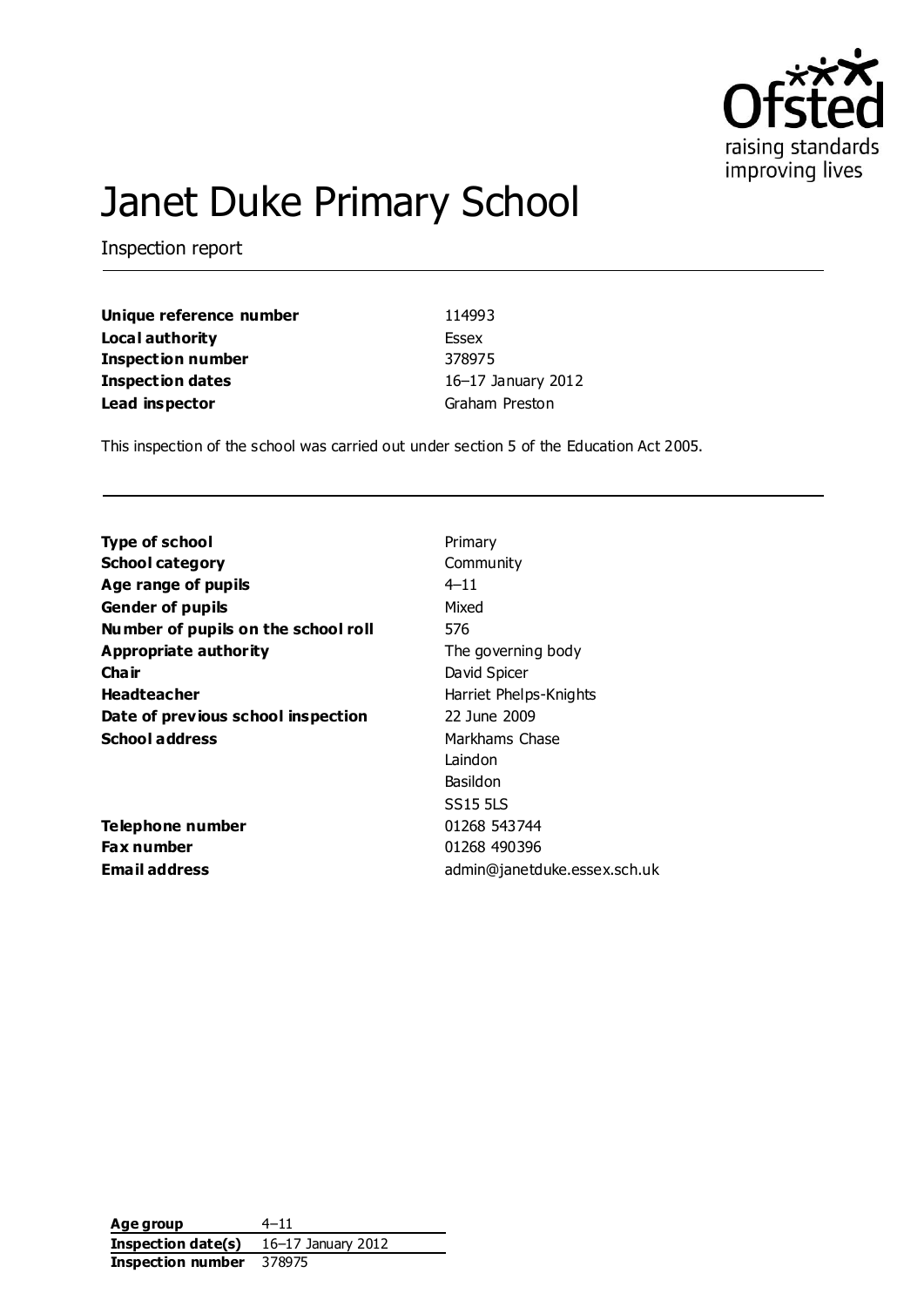

You can use Parent View to give Ofsted your opinion on your child's school. Ofsted will use the information parents and carers provide when deciding which schools to inspect and when.

You can also use Parent View to find out what other parents and carers think about schools in England. You can visit [www.parentview.ofsted.gov.uk,](http://www.parentview.ofsted.gov.uk/) or look for the link on the main Ofsted website: [www.ofsted.gov.uk](http://www.ofsted.gov.uk/)

The Office for Standards in Education, Children's Services and Skills (Ofsted) regulates and inspects to achieve excellence in the care of children and young people, and in education and skills for learners of all ages. It regulates and inspects childcare and children's social care, and inspects the Children and Family Court Advisory Support Service (Cafcass), s chools, colleges, initial teacher training, work-based learning and skills training, adult and community learning, and education and training in prisons and other secure establishments. It assesses council children's services, and inspects services for looked after children, safeguarding and child protection.

Further copies of this report are obtainable from the school. Under the Education Act 2005, the school must provide a copy of this report free of charge to certain categories of people. A charge not exceeding the full cost of reproduction may be made for any other copies supplied.

If you would like a copy of this document in a different format, such as large print or Braille, please telephone 0300 123 4234, or email enquiries@ofsted.gov.uk.

You may copy all or parts of this document for non-commercial educational purposes, as long as you give details of the source and date of publication and do not alter the information in any way.

To receive regular email alerts about new publications, including survey reports and school inspection reports, please visit our website and go to 'Subscribe'.

Piccadilly Gate Store St **Manchester** M1 2WD

T: 0300 123 4234 Textphone: 0161 618 8524 E: enquiries@ofsted.gov.uk W: www.ofsted.gov.uk



© Crown copyright 2012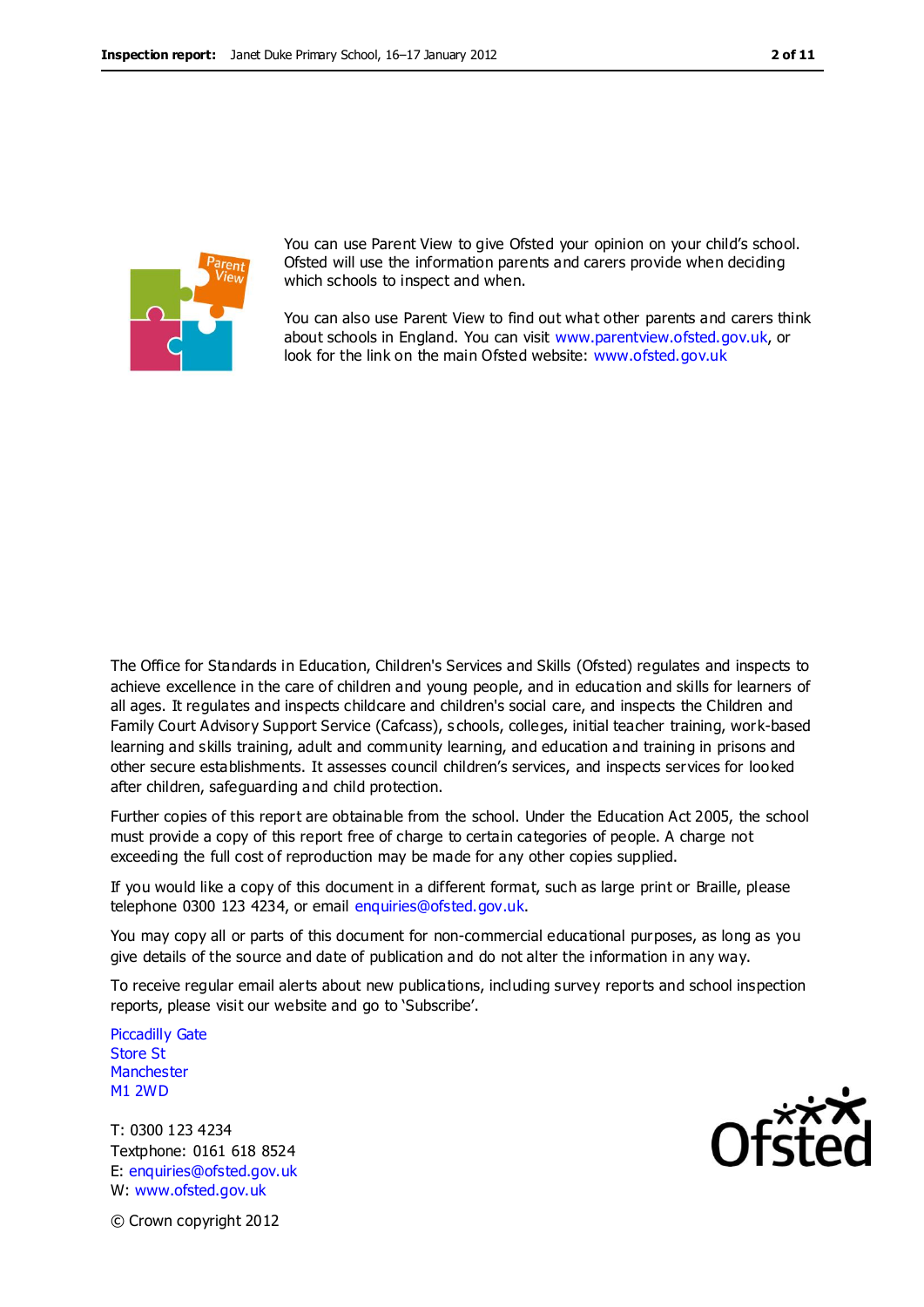# **Introduction**

| Inspection team      |                      |
|----------------------|----------------------|
| Karin Heap           | Additional inspector |
| Peter Lacey-Hastings | Additional inspector |
| Graham Preston       | Additional inspector |

This inspection was carried out with two days' notice. The inspection team observed 21 teachers in 22 lessons as well as carrying out a number of 'learning walks' to listen to pupils read, evaluate the quality of pupils' writing and observe the teaching of phonics. Inspectors held meetings with representatives of the governing body and groups of pupils and staff. Inspectors took account of the responses to the on-line questionnaire (Parent View) in planning the inspection, observed the school's work, and looked at a range of documentation, including that relating to safeguarding practices, the school's self-evaluation and development planning. Inspectors took account of the views of parents and carers in 62 returned questionnaires.

# **Information about the school**

This is a larger than average primary school. It was established in September 2010 when the adjoining junior school closed and merged with the infant school. Prior to this the head of the infant school assumed executive leadership of the junior school and was subsequently appointed as headteacher of the new primary school. In summer 2011, the school fell well short of reaching government floor standards. The great majority of pupils are from White British backgrounds with ten per cent from other ethnic heritages. The school has a higher than average proportion of disabled pupils and those who have special educational needs, and the proportion of those known to be eligible for free school meals is high. The school runs a daily breakfast club and after-school club. It has several awards including the Activemark for sport, the Eco School Bronze award and Healthy Schools status.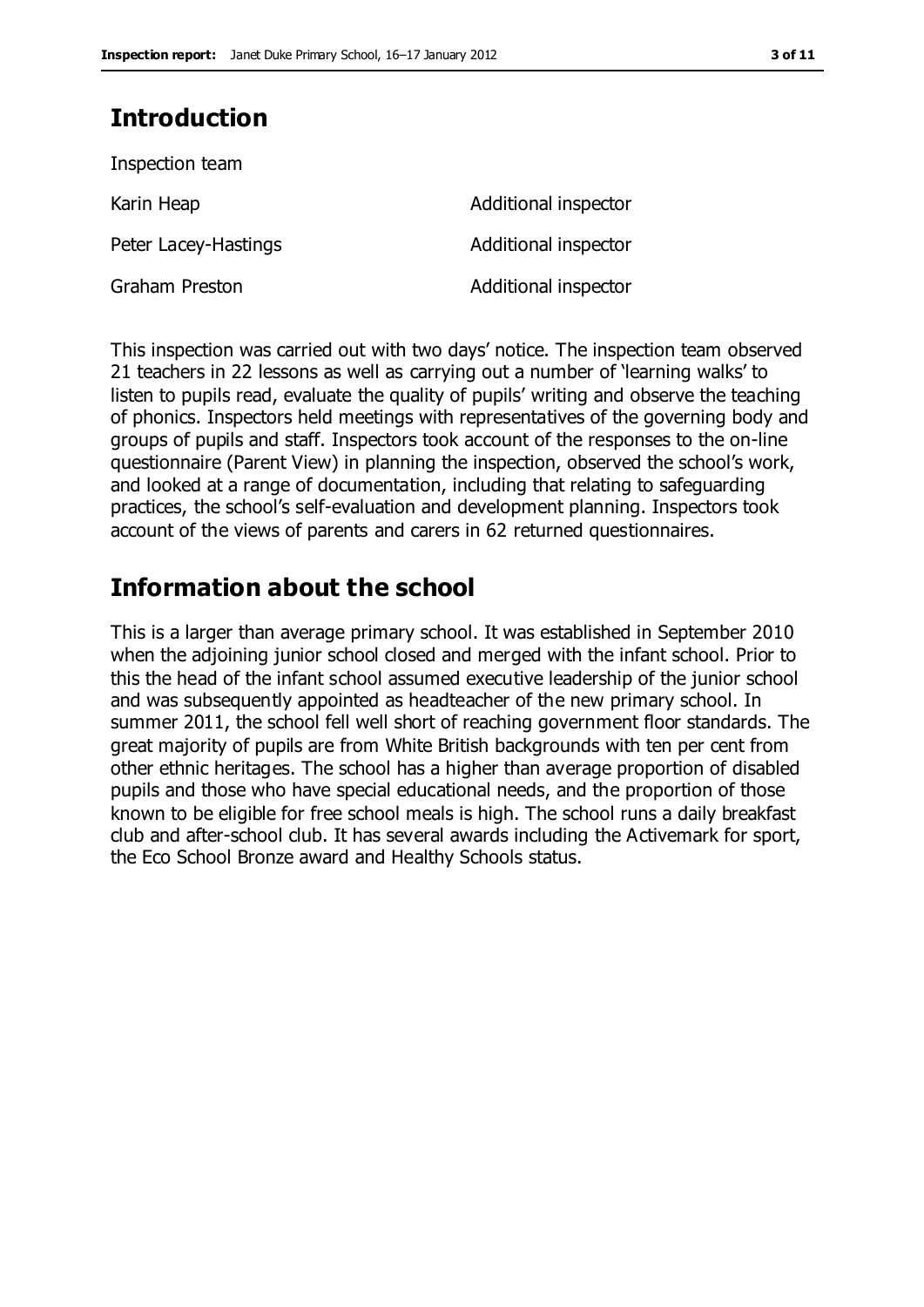# **Inspection judgements**

| <b>Overall effectiveness</b>   |   |
|--------------------------------|---|
|                                |   |
| <b>Achievement of pupils</b>   | 4 |
| <b>Quality of teaching</b>     | 3 |
| Behaviour and safety of pupils | 3 |
| Leadership and management      | З |

# **Key findings**

- In accordance with section 13 (3) of the Education Act 2005, Her Majesty's Chief Inspector is of the opinion that this school requires significant improvement, because it is performing significantly less well than in all the circumstances it could reasonably be expected to perform. The school is therefore given a notice to improve. Significant improvement is required in relation to the achievement of pupils.
- Janet Duke Primary School is a new school that has worked hard to address considerable weaknesses present when the school was formed. Staff morale is high and considerable progress has been made in creating a positive and safe learning environment.
- The great majority of pupils enjoy coming to school and most behave considerately. There has been significant improvement in their attendance.
- It has taken time to make the necessary improvements in pupils' attainment and rates of progress. Both were inadequate in Summer 2011 when Year 6 failed to reach the government floor targets. The majority of pupils did not reach the expected levels in writing and mathematics.
- $\blacksquare$  Following a local authority review of the school's progress in May 2011, there has been a concerted effort to improve teaching and to provide an extensive range of additional learning support. This has been sufficiently effective to ensure that pupils now make satisfactory progress in their learning.
- Teaching is now satisfactory, but not yet good enough to help older pupils make up lost ground. The school recognises from its own tracking data that current Year 6 pupils, and to some extent those in Year 5, are not on target to reach the levels expected for their age in mathematics and English by the time they leave the school. Learning tasks and targets are not always clear enough and learning support staff are not always well enough used to accelerate learning.
- The headteacher and her leadership team demonstrate that they have achieved significant school improvement through accurate self-evaluation and wellfocused action, including training, mentoring and support for staff.
- Representatives of the governing body are well informed, although not all are fully involved in the school improvement process.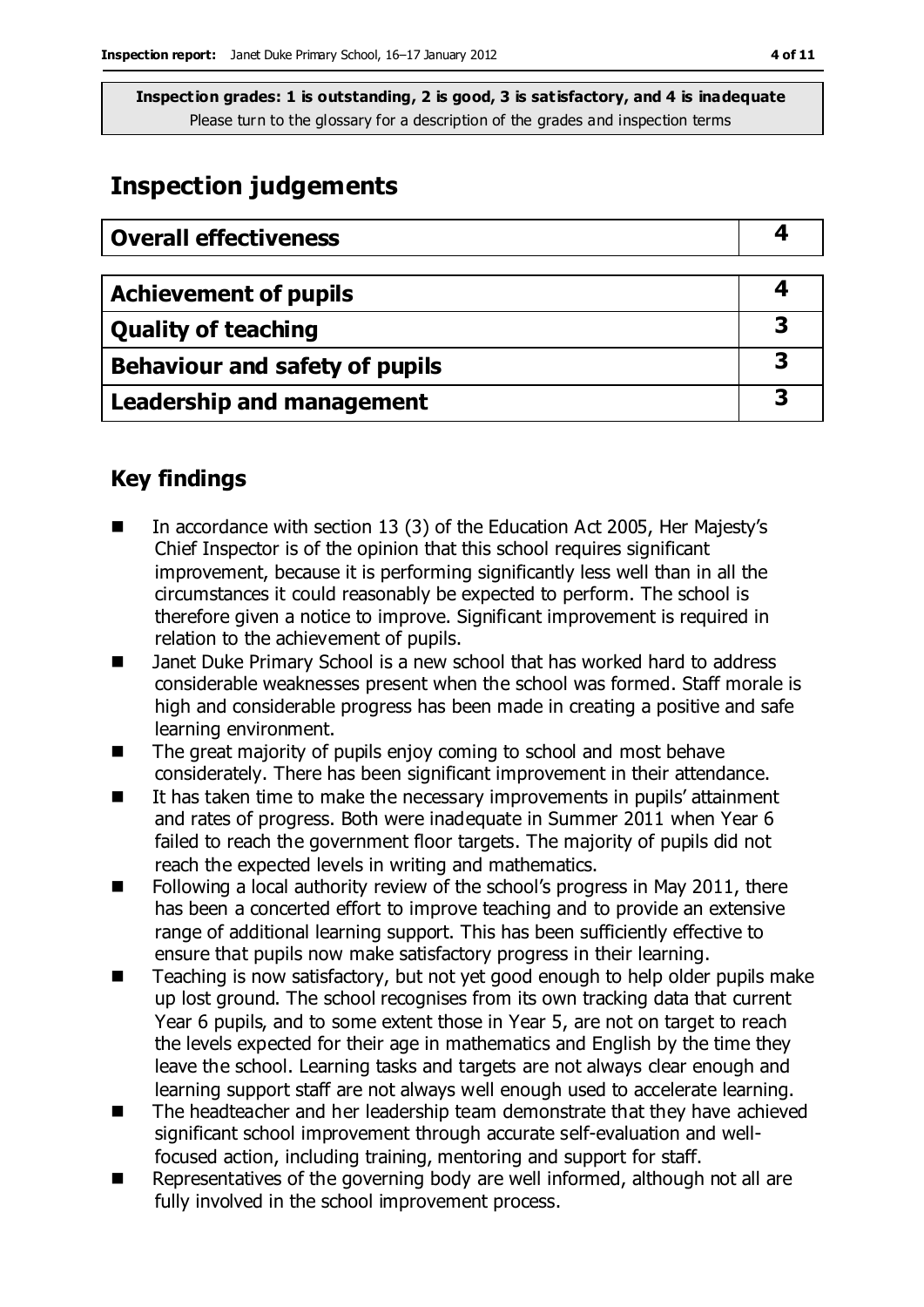# **What does the school need to do to improve further?**

- Accelerate pupils' progress in order to raise their attainment, particularly in writing and mathematics, so that progress is good in 75 % of lessons by December 2012, through:
	- improving the teaching of phonics so that pupils are better able to blend  $\equiv$ letters and sounds and apply what they have learnt to new words and contexts
	- maintaining an appropriate balance of teacher-led and pupil-centred learning activities in lessons that makes full use of the learning support staff
	- providing clear and achievable learning tasks and targets, shared with pupils, that enable them to make demonstrably good progress in each lesson
	- ensuring that writing and numeracy skills are taught across all subjects, to include a focus on improving pupils' presentation and accuracy
	- developing marking practice that involves pupils in assessing their own progress and shows them how they can improve in terms of their National Curriculum targets.
- **IMPROVE LEADER FROM MANAGEMENT MANAGEMENT INC.** Improve leadership and management by:
	- where possible, recruiting governors with wider experience and expertise to the governing body and ensuring that more governors are actively involved in monitoring, evaluating and improving the school
	- increasing communication with parents and carers to help them better understand and appreciate school changes and be more actively involved in their children's learning.

# **Main report**

### **Achievement of pupils**

The inadequate achievement of pupils in 2011 is also evident in the current Year 6 classes, although improvements in teaching and learning are improving progress. Here, many pupils' writing is limited in range and complexity with considerable inaccuracy. Reading is stronger but still below average levels in both Year 2 and Year 6. There is a concerted effort by teachers to help pupils retrieve lost ground in mathematics. This was evident in a Year 5 class where pupils were rightly practising partitioning for subtraction - a technique pupils would normally have learnt much earlier. Overall the school's progress data show that although older pupils are now progressing faster, they are unlikely to reach the levels expected given their Key Stage 1 results by the time they leave. More positively, progress in the younger years is stronger, particularly where there is good teaching. For example, pupils in a Year 4 class demonstrated imagination, complexity and accuracy in their story writing.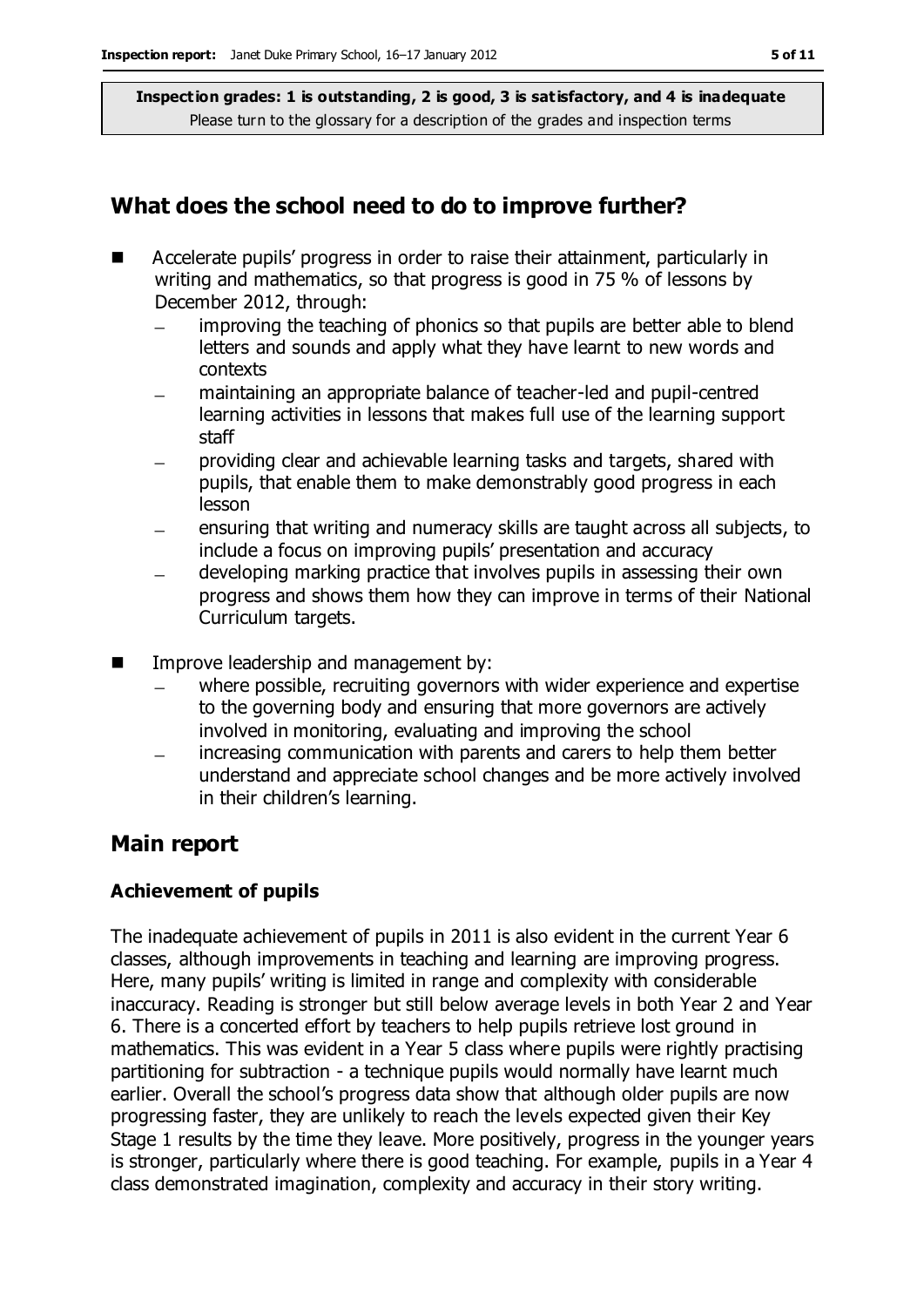Progress in the Early Years Foundation Stage and Years 1 and 2 is satisfactory. Children start school with skills below those expected for their age. Most make satisfactory progress and children go on to reach average levels in personal, social and physical development. Their attainment in aspects of numeracy and literacy is lower. In Years 1 and 2 pupils continue to make expected progress although a considerable number experience some difficulties with their reading. All pupils have regular daily phonics sessions in which they learn the sounds that letters make. In those sessions they make progress but when working on their own, many pupils struggle to blend the sounds to make different words or recognise and pronounce unfamiliar words. This slows pupils' progress in reading. There are no significant differences in the progress of pupils from different social and ethnic backgrounds. The considerable support for disabled pupils and those who have special educational needs ensures that they do at least as well as their classmates, particularly in Years 3 and 6 where they achieve better than expected levels of progress. The great majority of parents and carers who completed the questionnaire believe their children are making good progress. Inspectors found that most pupils make satisfactory progress and there is significant underachievement in Year 6.

#### **Quality of teaching**

Over 90% of parents and carers who returned the questionnaire agreed that their children are well taught. Almost all questionnaire responses from pupils showed they agree that they are well taught all or most of the time. Inspectors found that teaching has improved; it has been satisfactory over the last six months but it is not yet good. In the Reception classes, learning activities are mostly well organised to help pupils develop their physical, social and personal skills. Phonics teaching in Reception and Years 1 and 2 is often effective, but not consistently so. Pupils are not always given sufficient opportunities to practise their phonic skills and apply them in new contexts.

Good teaching in the different years is characterised by engaging and challenging learning activities, well matched to pupils' current capabilities with good use of teaching assistants. It develops pupils' social skills, encouraging them to work together, and challenges them to reflect on what they are learning. Less effective teaching has less clarity about what pupils need to achieve in the lesson and insufficient focus on accuracy and presentation. In addition, teachers talk too much. Marking of pupils' work is regular and most teachers include an improvement point, although there is limited evidence that pupils respond to this guidance. The best practice seen provided opportunities for pupils to assess their work against their National Curriculum level targets, although this system is still at an early stage of development. The planned curriculum now provides a satisfactory framework for progression for pupils of all abilities. The school organises a considerable range of additional learning opportunities and interventions to complement classroom teaching and help all pupils make better progress, particularly disabled pupils and those who have special educational needs.

#### **Behaviour and safety of pupils**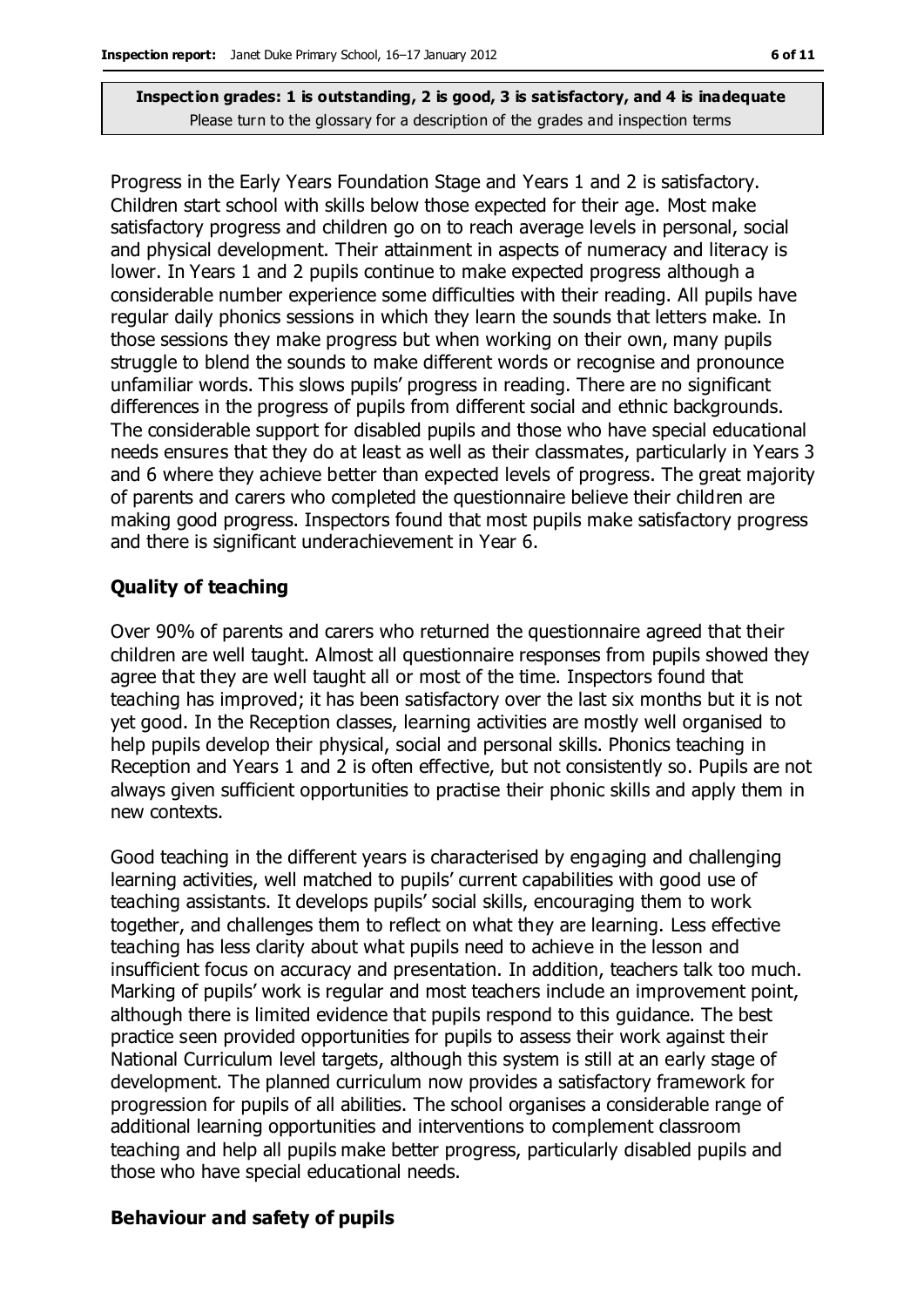The school has had some success in its efforts to establish a calm and purposeful school environment. Attendance has improved substantially and is now in line with the national average for primary schools. There has been a major reduction in fixedterm exclusions and a much reduced requirement to use staff to support pupils with behavioural needs. The staff questionnaires praise the improved school atmosphere and are echoed by outside health and educational support staff who visit the school. However, the parents' questionnaire responses are more mixed with around a fifth still having some concerns about behaviour in lessons. The school has worked hard to improve pupils' attitudes to learning and most lessons seen were orderly and purposeful. Even so, a number of pupils report lessons are occasionally disrupted and where teaching is less engaging, some pupils drift off task. Pupils appreciate the 'caring' staff and know who to go to for help and support. Although a significant number say there are still disagreements and name calling, the school generally deals with any incidents of any type of bullying promptly and effectively. Pupils feel safe in school. The daily breakfast club provides a secure and nutritious start to the day and behaviour is good there and in the after-school setting.

#### **Leadership and management**

The headteacher is appreciated by parents for the way she has led the merger of the two schools to create a cohesive primary school. Considerable improvements have been made in a number of areas including pupils' attitudes, behaviour and attendance which, together with better staff morale, have contributed to a more positive and coherent school ethos. School leadership is developing steadily with senior and middle leaders fully involved in rigorously monitoring and evaluating all aspects of provision including teaching. This monitoring has been used successfully to identify areas of weakness and to provide programmes of training and mentoring to improve classroom practice. The school's leaders have also established thorough tracking of pupils' progress as well as more secure assessment practice through moderation activities. Leaders use performance data to identify underachievement and provide a range of support to meet the needs of different pupils including, for example, disabled pupils and those who have special educational needs, boys and others identified as gifted and talented. As a result of this support, there has been a trend of sustained improvement, although historic weaknesses in attainment remain. Overall the progress made since the new school was established clearly indicates it has the capacity to improve.

In an effort to better engage pupils in their learning, the school has introduced a curriculum with an international dimension that interests pupils and contributes positively to their social development and cultural awareness. The school has welldeveloped child protection procedures and meets all safeguarding requirements. Governance is satisfactory. Particular governors are well informed and closely involved in school improvement but the governing body recognises that other representatives are less involved and that it lacks breadth in expertise and experience. The governing body's links with parents and carers, particularly those who have a reluctance to be involved in or communicate with the school, are limited.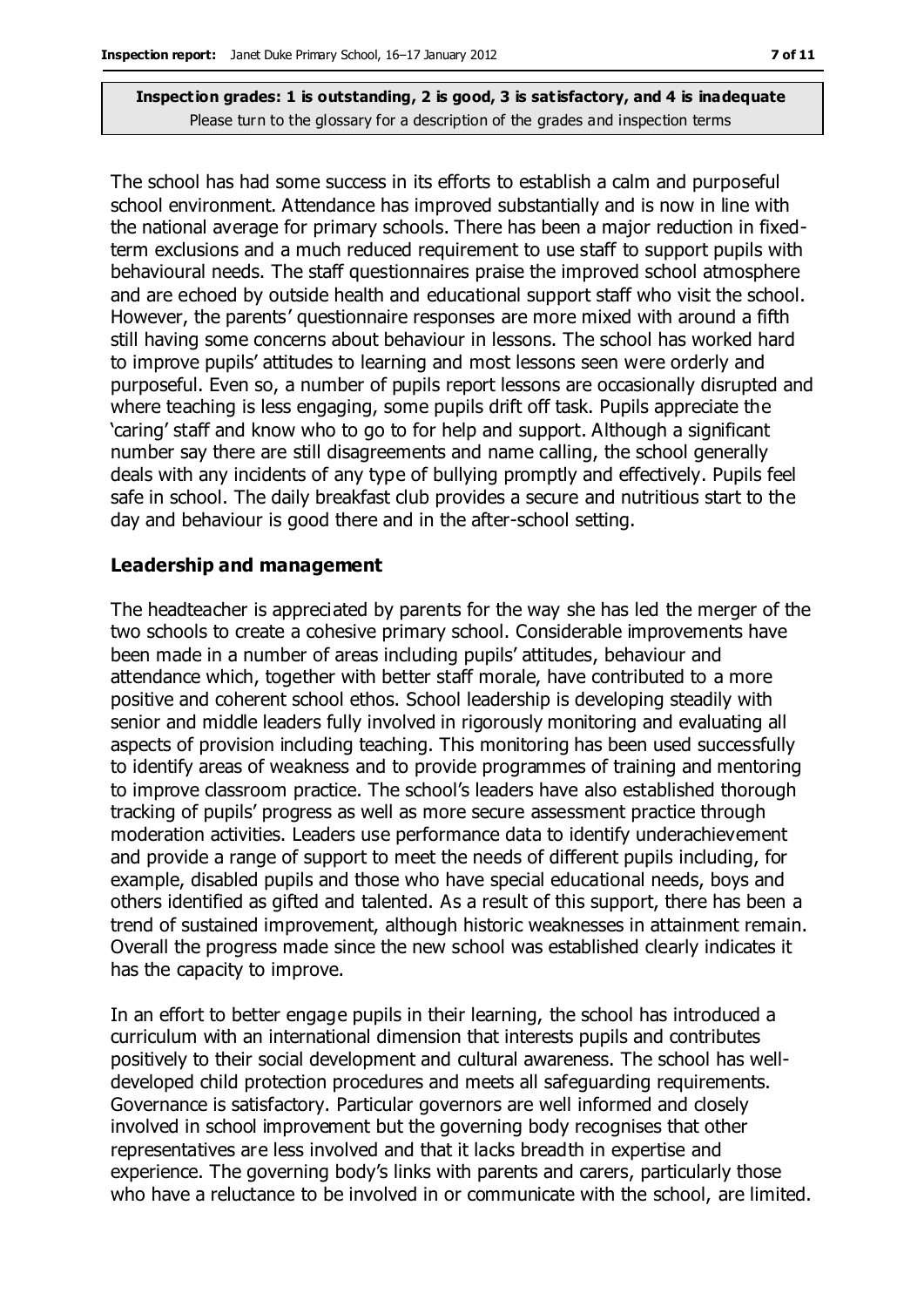# **Glossary**

## **What inspection judgements mean**

| Grade   | <b>Judgement</b> | <b>Description</b>                                            |
|---------|------------------|---------------------------------------------------------------|
| Grade 1 | Outstanding      | These features are highly effective. An outstanding           |
|         |                  | school provides exceptionally well for all its pupils' needs. |
| Grade 2 | Good             | These are very positive features of a school. A school        |
|         |                  | that is good is serving its pupils well.                      |
| Grade 3 | Satisfactory     | These features are of reasonable quality. A satisfactory      |
|         |                  | school is providing adequately for its pupils.                |
| Grade 4 | Inadequate       | These features are not of an acceptable standard. An          |
|         |                  | inadequate school needs to make significant                   |
|         |                  | improvement in order to meet the needs of its pupils.         |
|         |                  | Ofsted inspectors will make further visits until it           |
|         |                  | improves.                                                     |

# **Overall effectiveness of schools**

|                         | Overall effectiveness judgement (percentage of schools) |      |                     |                   |
|-------------------------|---------------------------------------------------------|------|---------------------|-------------------|
| <b>Type of school</b>   | <b>Outstanding</b>                                      | Good | <b>Satisfactory</b> | <b>Inadequate</b> |
| Nursery schools         | 46                                                      | 46   |                     |                   |
| Primary schools         |                                                         | 47   | 40                  |                   |
| Secondary<br>schools    | 14                                                      | 38   | 40                  |                   |
| Special schools         | 28                                                      | 48   | 20                  |                   |
| Pupil referral<br>units | 15                                                      | 50   | 29                  |                   |
| All schools             |                                                         | 46   | 38                  |                   |

New school inspection arrangements have been introduced from 1 January 2012. This means that inspectors make judgements that were not made previously.

The data in the table above are for the period 1 September 2010 to 31 August 2011 and represent judgements that were made under the school inspection arrangements that were introduced on 1 September 2009. These data are consistent with the latest published official statistics about maintained school inspection outcomes (see [www.ofsted.gov.uk\)](http://www.ofsted.gov.uk/).

The sample of schools inspected during 2010/11 was not representative of all schools nationally, as weaker schools are inspected more frequently than good or outstanding schools.

Primary schools include primary academy converters. Secondary schools include secondary academy converters, sponsor-led academies and city technology colleges. Special schools include special academy converters and non-maintained special schools.

Percentages are rounded and do not always add exactly to 100.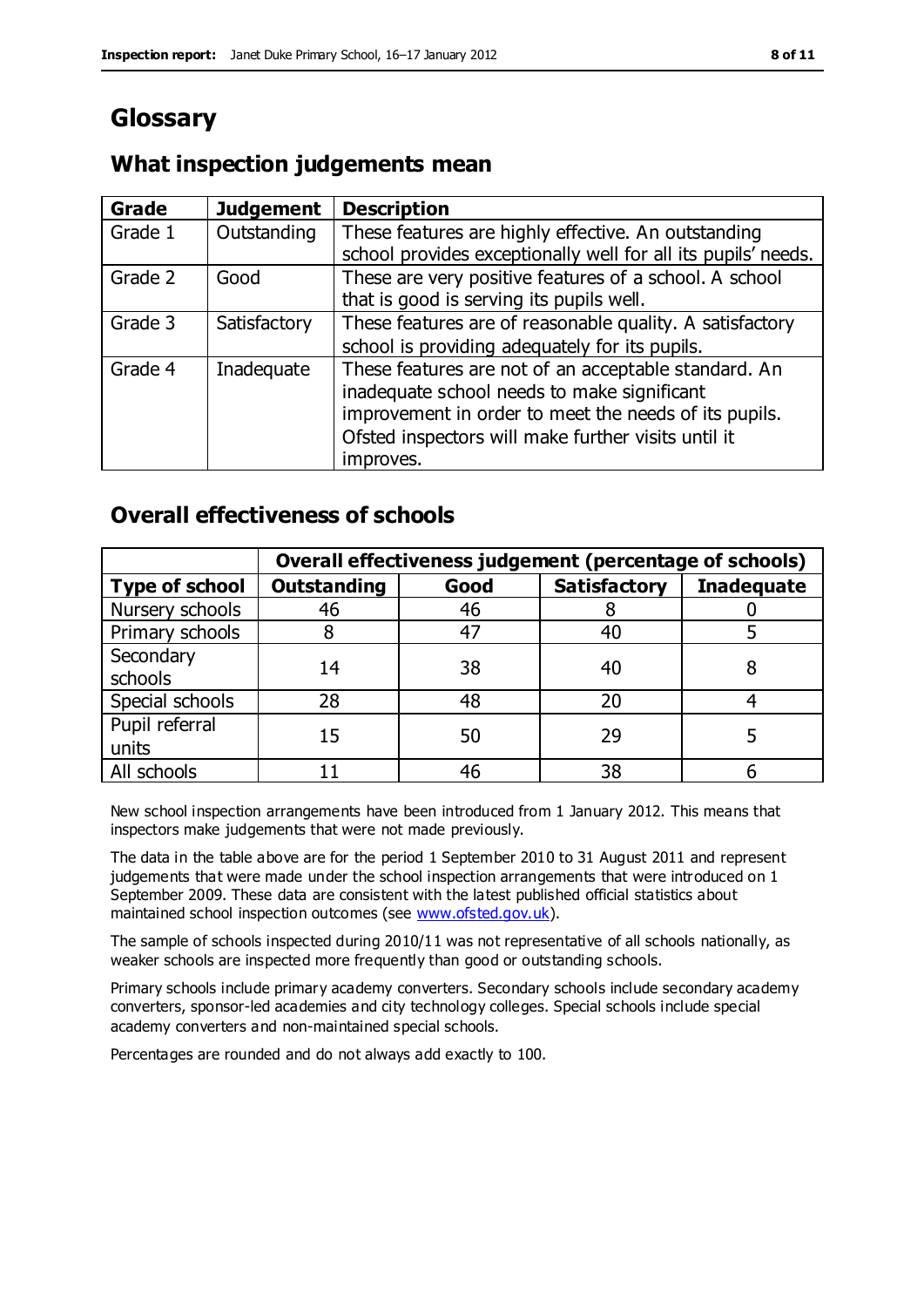# **Common terminology used by inspectors**

| Achievement:               | the progress and success of a pupil in their<br>learning and development taking account of their<br>attainment.                                                                                                        |
|----------------------------|------------------------------------------------------------------------------------------------------------------------------------------------------------------------------------------------------------------------|
| Attainment:                | the standard of the pupils' work shown by test and<br>examination results and in lessons.                                                                                                                              |
| Attendance                 | the regular attendance of pupils at school and in<br>lessons, taking into account the school's efforts to<br>encourage good attendance.                                                                                |
| Behaviour                  | how well pupils behave in lessons, with emphasis<br>on their attitude to learning. Pupils' punctuality to<br>lessons and their conduct around the school.                                                              |
| Capacity to improve:       | the proven ability of the school to continue<br>improving based on its self-evaluation and what<br>the school has accomplished so far and on the<br>quality of its systems to maintain improvement.                    |
| Leadership and management: | the contribution of all the staff with responsibilities,<br>not just the governors and headteacher, to<br>identifying priorities, directing and motivating staff<br>and running the school.                            |
| Learning:                  | how well pupils acquire knowledge, develop their<br>understanding, learn and practise skills and are<br>developing their competence as learners.                                                                       |
| Overall effectiveness:     | inspectors form a judgement on a school's overall<br>effectiveness based on the findings from their<br>inspection of the school.                                                                                       |
| Progress:                  | the rate at which pupils are learning in lessons and<br>over longer periods of time. It is often measured<br>by comparing the pupils' attainment at the end of a<br>key stage with their attainment when they started. |
| Safety                     | how safe pupils are in school, including in lessons;<br>and their understanding of risks. Pupils' freedom<br>from bullying and harassment. How well the school<br>promotes safety, for example e-learning.             |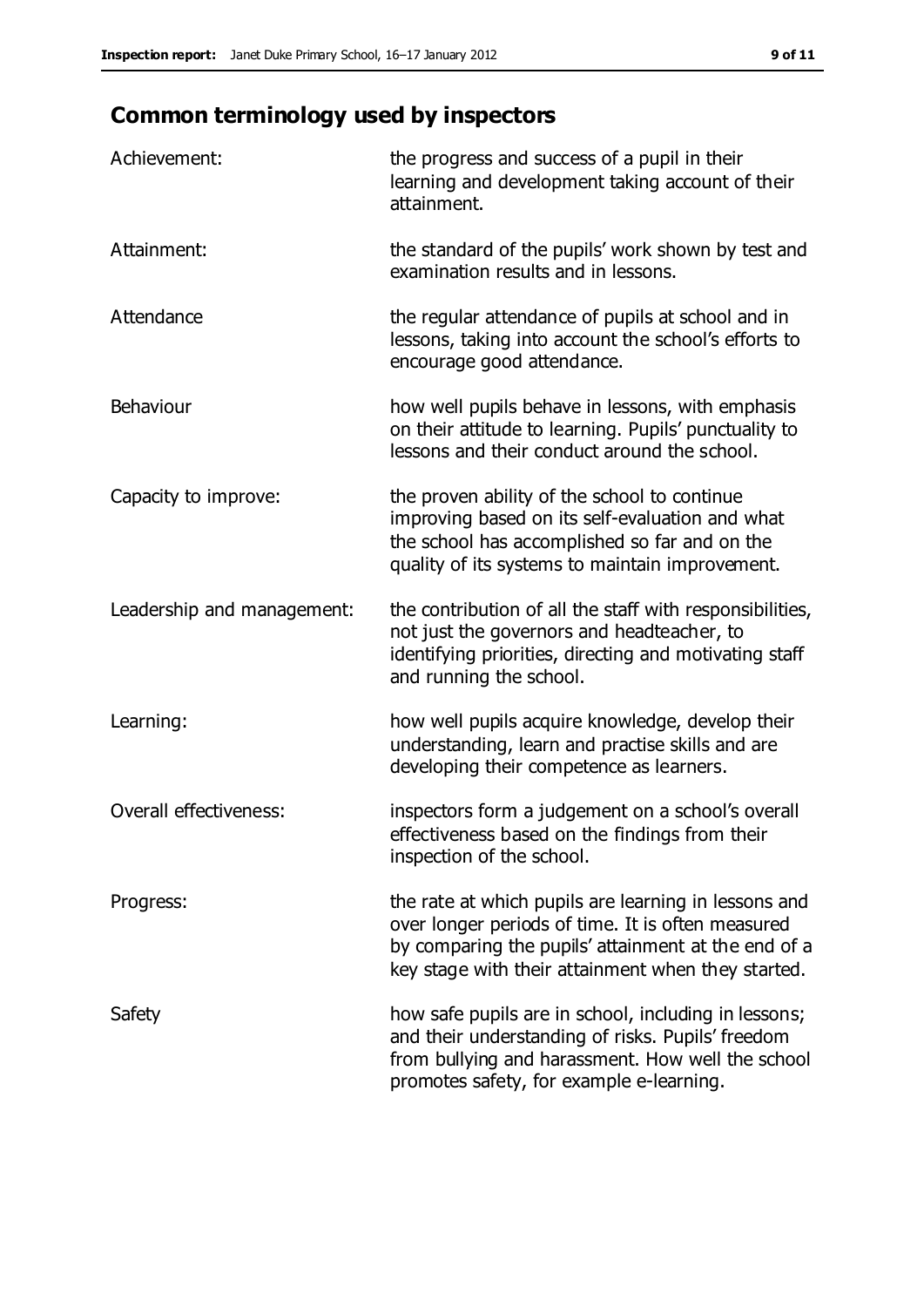#### **This letter is provided for the school, parents and carers to share with their children. It describes Ofsted's main findings from the inspection of their school.**

18 January 2012

Dear Pupils

#### **Inspection of Janet Duke Primary School, Basildon, SS15 5LS**

Thank you for making us so welcome when we came to visit your school. While your school has various strengths we have decided that, as a matter of priority, the school needs to ensure that all of you make sufficient progress in mathematics and English by the time you leave school. Some of you older pupils in the school are in danger of not doing this. Because of this we have given the school a 'notice to improve'.

Your better attendance shows that many of you now like coming to school. In lessons, we could see that most of you work together and listen carefully to the teacher. We were impressed by the generally good behaviour in lessons and around the school. However, we are aware from your questionnaires and from talking to you that a number of you are concerned about the misbehaviour of a few. The great majority of you say you feel safe in school and appreciate the help and support you receive. We were impressed with the care your teachers take to mark your work regularly and explain what you need to do next to improve it.

The inspectors spent most of the time looking at how well you are making progress and what could be improved. We have asked the teachers to:

- help those of you in the lower years to better understand how you can use letter sounds to improve your reading
- set out what exactly they want you to learn in each lesson and have shorter presentations to give you more time to complete your classwork
- give you more time to follow their suggestions and improve your work so you can better meet your reading, writing and mathematics targets
- give you lots of opportunity in different lessons to improve your writing and mathematics.

Finally, we have asked the headteacher and governing body to provide more opportunities for your parents and carers to find out about the changes taking place in the school and talk about your progress and any concerns they may have. You can help by always taking care to read and follow your teachers' advice and by showing more care in your presentation and spelling.

Yours sincerely

Graham Preston Lead inspector